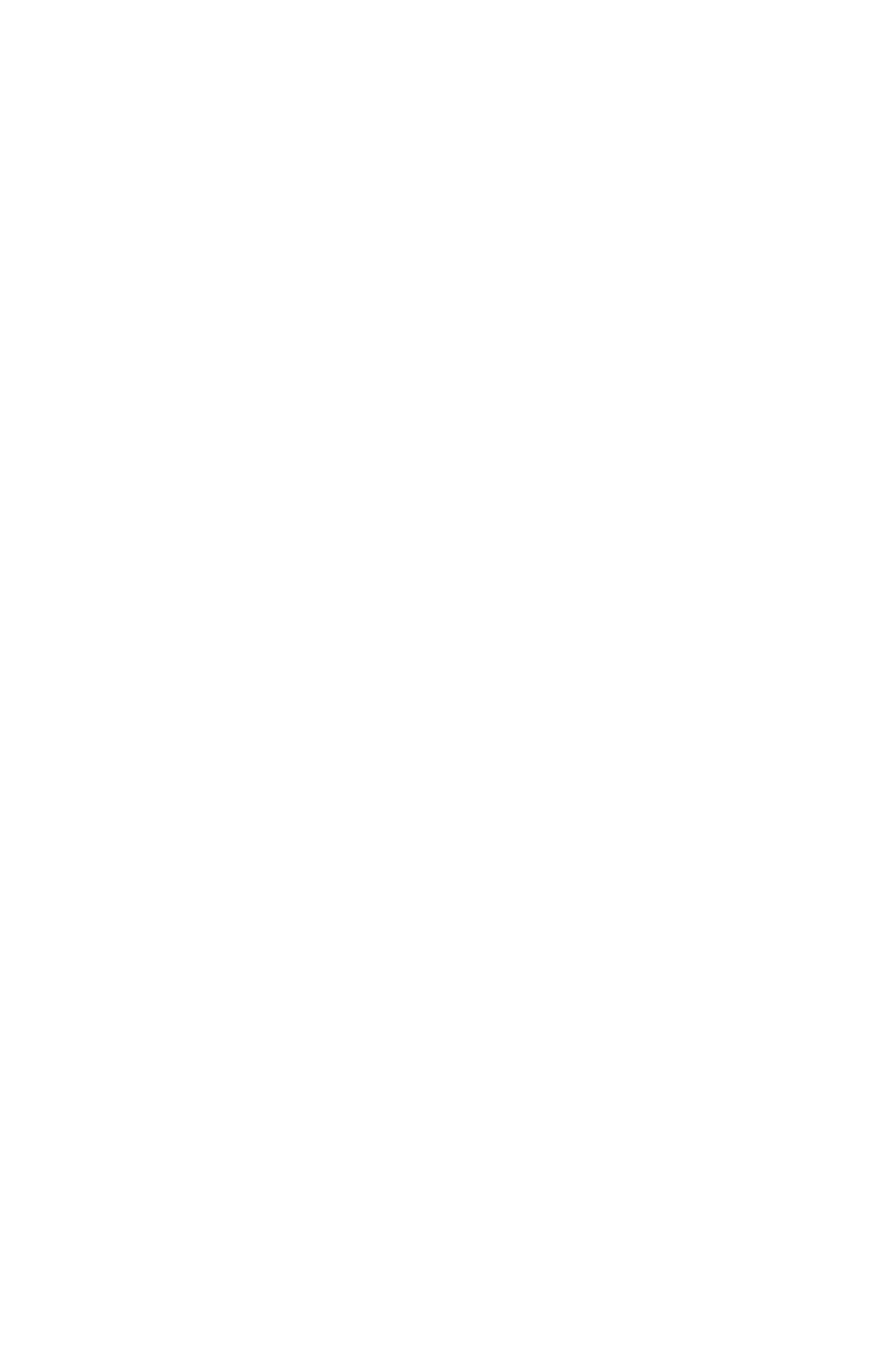

# **Sunset United Church**

March 14, 2021 – Lent 4 Minister: Rev. Tricia Gerhard (she/her) Children & Youth Minister: Michelle McConkey (she/her) Choir Director: Corinne Groff (she/her) Pianist: Barbara Flaten-Orr (she/her) Reader: Denelle Hansen (she/her) Special Music: Barbara Flaten-Orr (she/her)



# **WE GATHER**

**Prelude**

**Welcome & Announcements.**

**Centering Music & Lighting the Christ Candle**

**Call to Worship\*** Before we were born, **Before we took our first breath,** Before the week started, **Before the year started,** Before we said, "I love you," **Before we said, "I'm sorry,"** Before we figured out who we really are, **Before we figured out who we want to be,**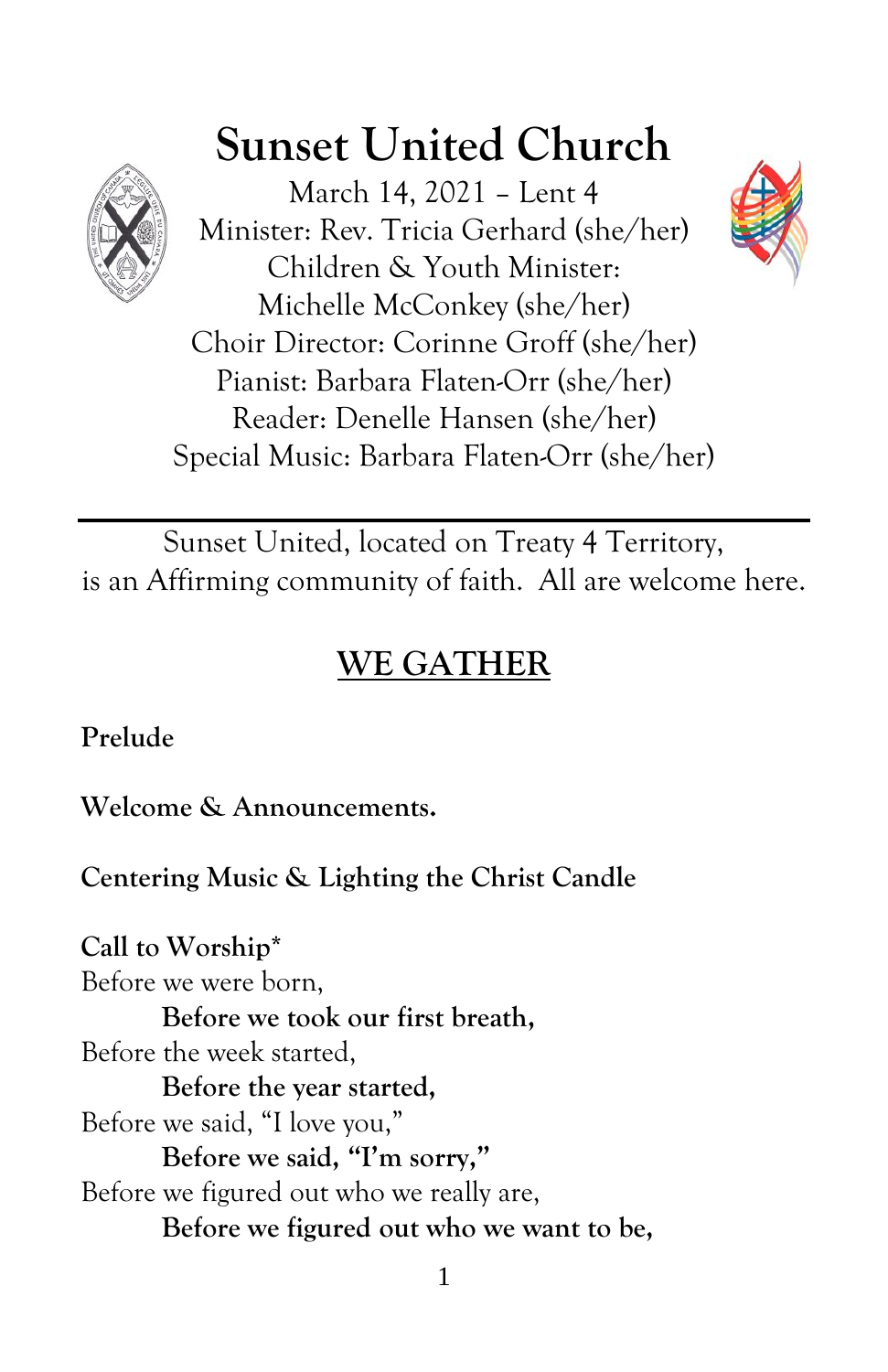Before it all – **Fully and honestly –**

God loved us.

**Again and again, this is where our story begins** Let us worship God.

**Hymn:** MV#145 Draw the Circle Wide \*\*

**Draw the circle wide. Draw it wider still. Let this be our song, no one stands alone, standing side by side, draw the circle wide.**

*1. God the still point of the circle, 'round whom all creation turns; nothing lost, but held forever, in God's gracious arms.*

> **Draw the circle wide. Draw it wider still. Let this be our song, no one stands alone, standing side by side, draw the circle wide.**

*2. Let our hearts touch far horizons, so encompass great and small; let our loving know no borders, faithful to God's call.*

> **Draw the circle wide. Draw it wider still. Let this be our song, no one stands alone, standing side by side, draw the circle wide.**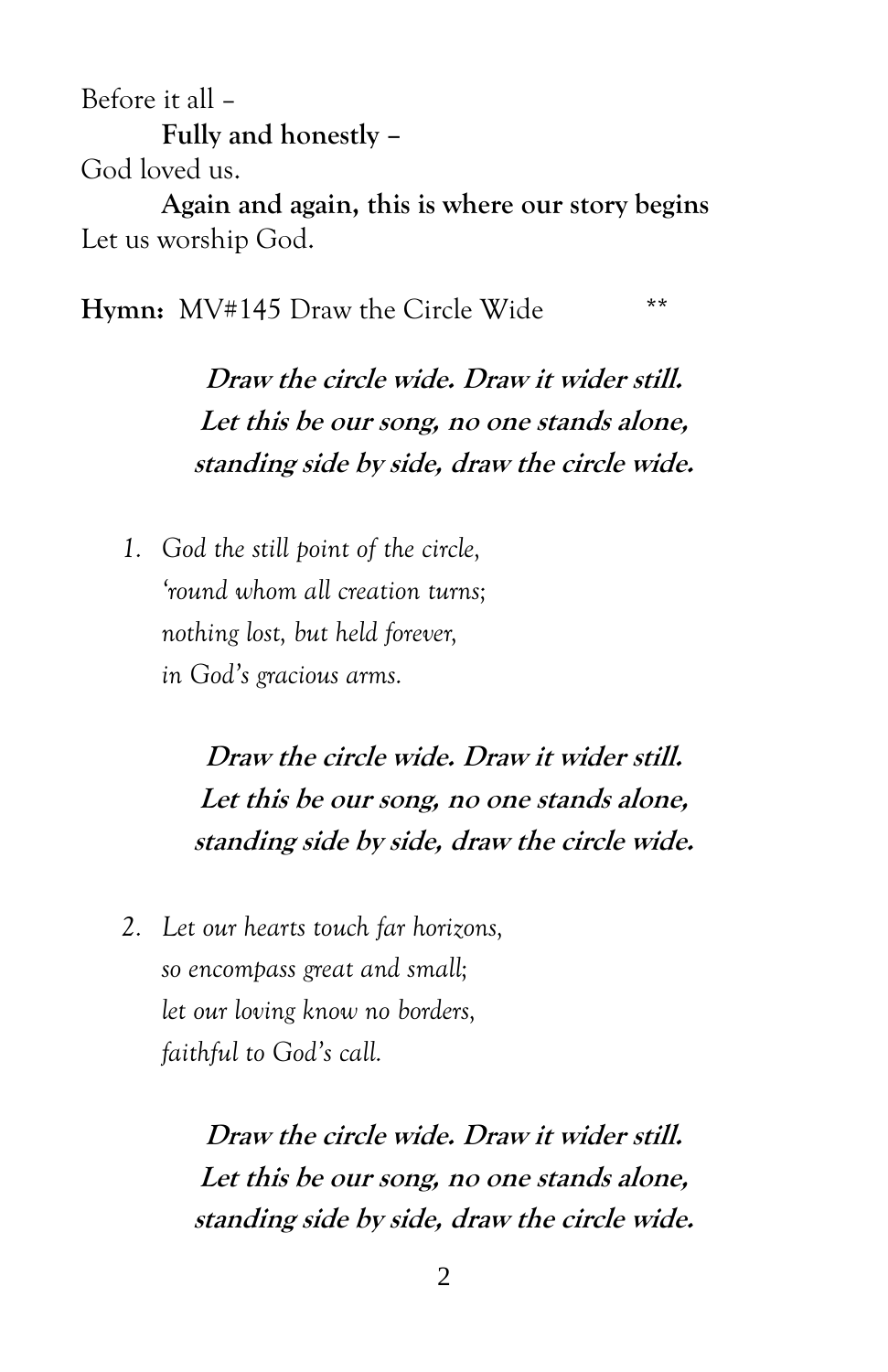**3.** *Let the dreams we dream be larger, than we've ever dreamed before; let the dream of Christ be in us, open every door.*

> **Draw the circle wide. Draw it wider still. Let this be our song, no one stands alone, standing side by side, draw the circle wide.**

**Call to Confession\***

**Prayer of Confession\*: God of love, We forget the beginning of the story – That we were made from love, To be love, To give love. Instead of rooting our narrative In the goodness refrain of creation, We skip ahead and find our worth at the fall, With Cain and Abel, lost in the wilderness. We forget that first there was you, And you are love. We forget that out of that love you created us. We forget that from the very first day, You loved us first. Forgive our low self esteem. Forgive our resistance to love ourselves. Forgive our hesitation to trust that Even we could be made good. And forgive our tendency to pass that doubt on-**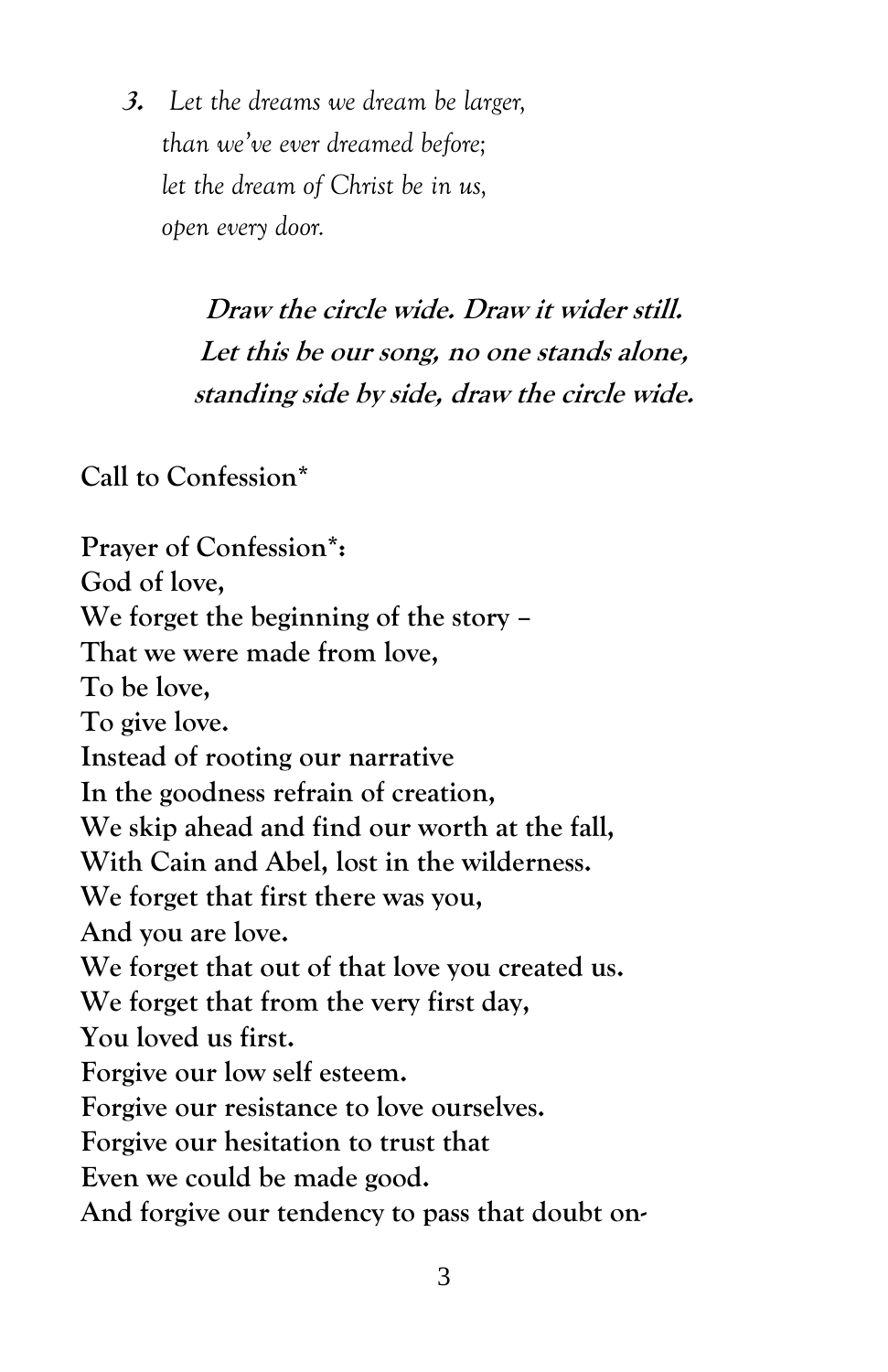**From generation to generation. Write a new beginning for us That roots our confidence in your unrelenting love. With hope we pray, again and again. Amen.**

**Words of Forgiveness\*:** Family of faith, No matter what we do, where we go, Or what we tell ourselves –

> **Again and again, we are claimed, Held, forgiven, and cared for. In the name of the lover, the Beloved And Love itself – Thanks be to God. Amen!**

**Sung Refrain:** VU#278 In the Quiet Curve of Evening (verse 3 only) \*\*\*

*In the mystery of my hungers, in the silence of my rooms, in the cloud of my unknowing, you are there. In the empty cave of grieving, in the desert of my dreams, in the tunnel of my sorrow, you are there. You are there, you are there, you are there.*

**Sharing the Story**

**Hymn:** VU#121 Tree of Life and Awesome Ministry  $(4^{\text{th}}$  Sunday verse only) \*\*\*\*

> *Give us eyes to see you clearly, Make us children of your light;*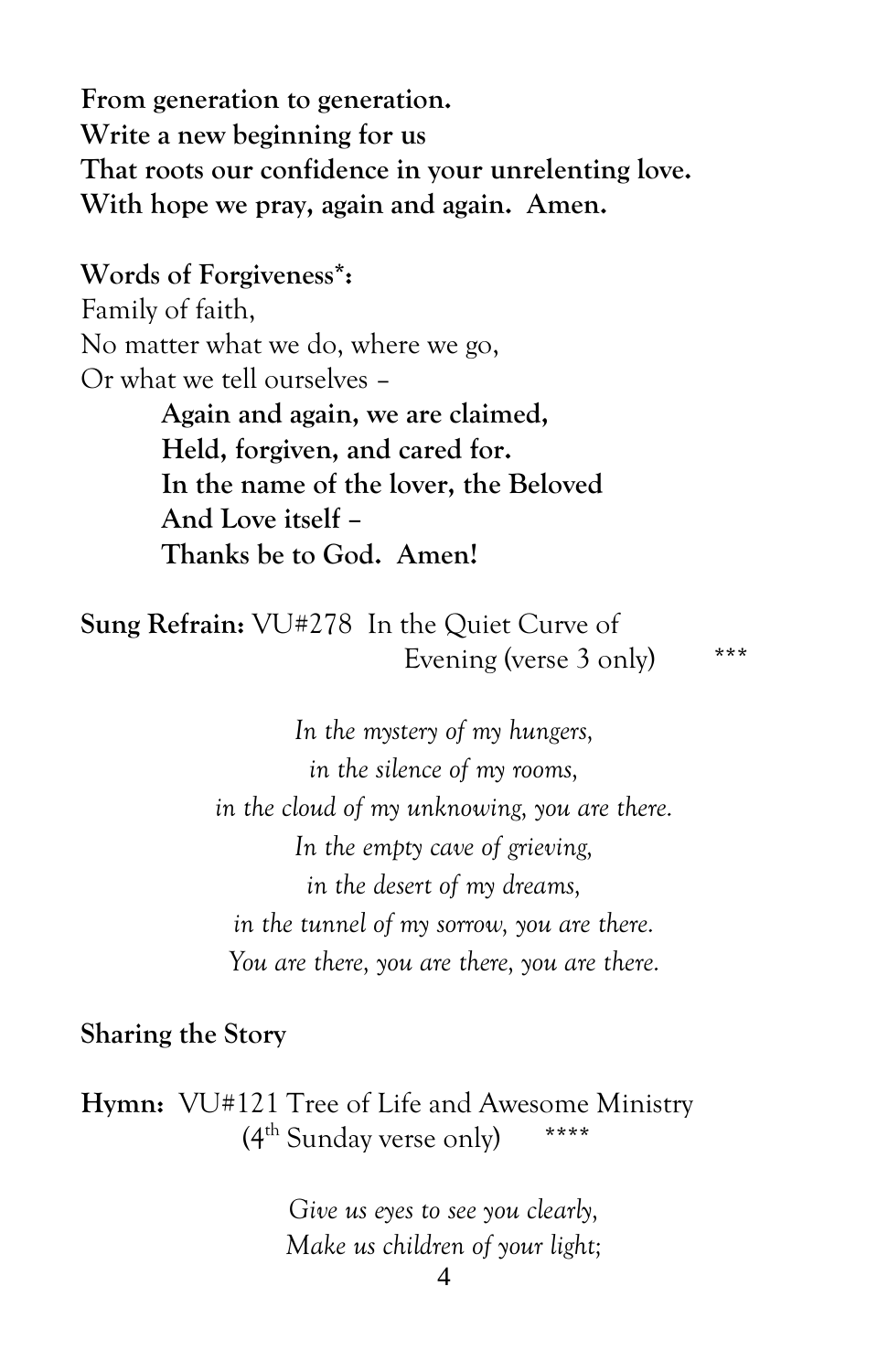*Give us hearts to live more nearly As your gospel shining bright, As your gospel shining bright.*

## **WE LISTEN**

#### **Prayer for Illumination\*:**

| Scripture: | Ephesians 2: 1-10 |
|------------|-------------------|
|            | John 3: 14-21     |

**Hymn:** VU#365 Jesus Loves Me \*^\*

*1. Jesus loves me, this I know, for the Bible tells me so; little ones to him belong, in his love we shall be strong.*

# **Yes, Jesus loves me, yes, Jesus loves me, yes, Jesus loves me, the Bible tells me so.**

*2. Jesus loves me, this I know, as he loved so long ago, taking children on his knee, saying, 'Let them come to me'*

> **Yes, Jesus loves me, yes, Jesus loves me, yes, Jesus loves me, the Bible tells me so.**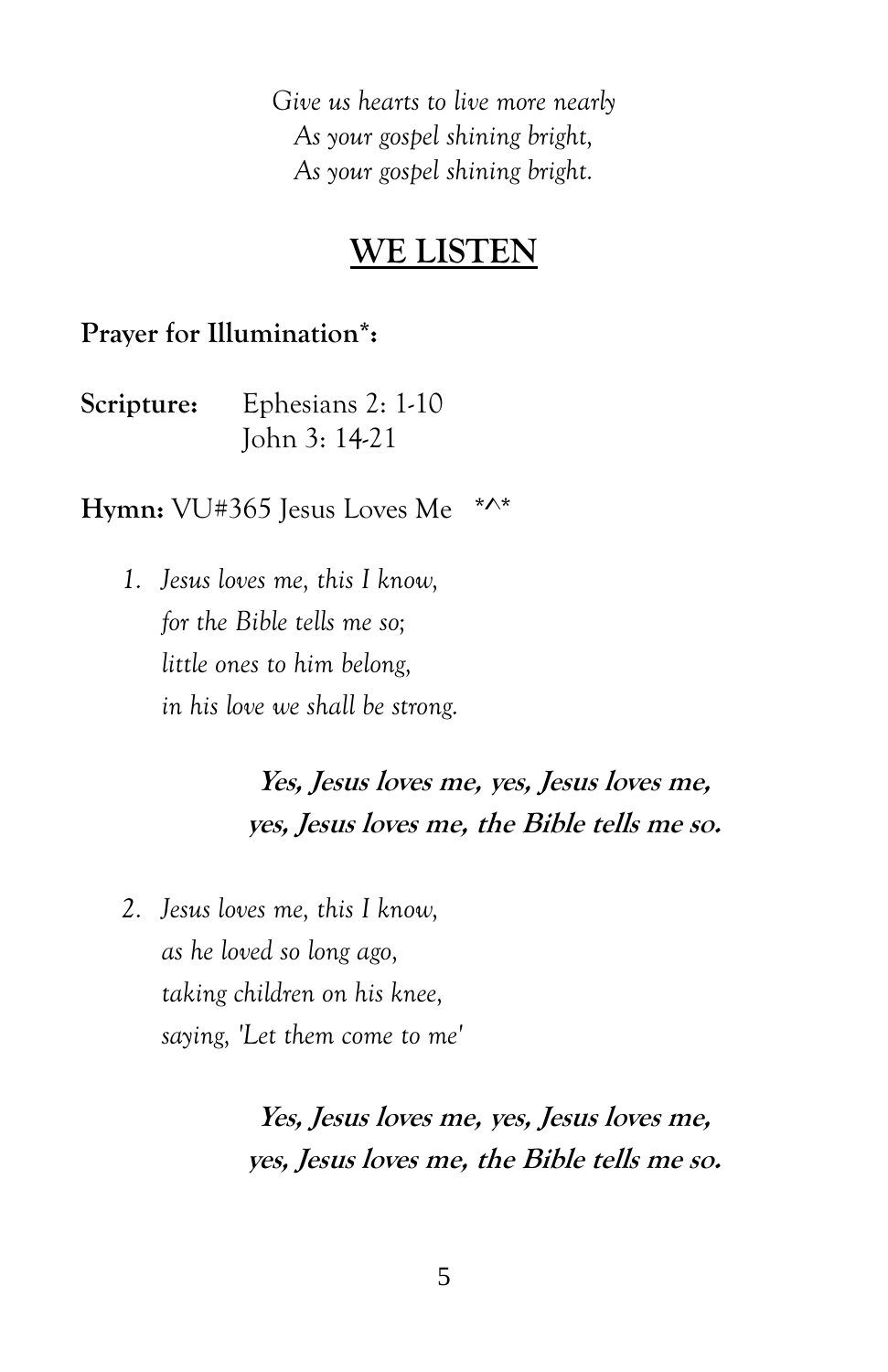*3. Jesus loves me still today, walking with me on my way, wanting as a friend to give light and love to all who live.*

## **Yes, Jesus loves me, yes, Jesus loves me, yes, Jesus loves me, the Bible tells me so.**

#### **Reflection**

**Special Music**

#### **Prayers of the People and The Lord's Prayer\***

Hymn: VU#333 Love Divine, All Loves Excelling  $\sim$ \*\*

- *1. Love divine, all loves excelling joy of heaven to earth come down, fix in us thy humble dwelling, all thy faithful mercies crown. Jesus, thou art all compassion, pure, unbounded love thou art, visit us with thy salvation, enter every trembling heart.*
- *2. Come, almighty to deliver, let us all thy grace receive, suddenly return, and never, never more thy temples leave. Thee we would be always blessing*